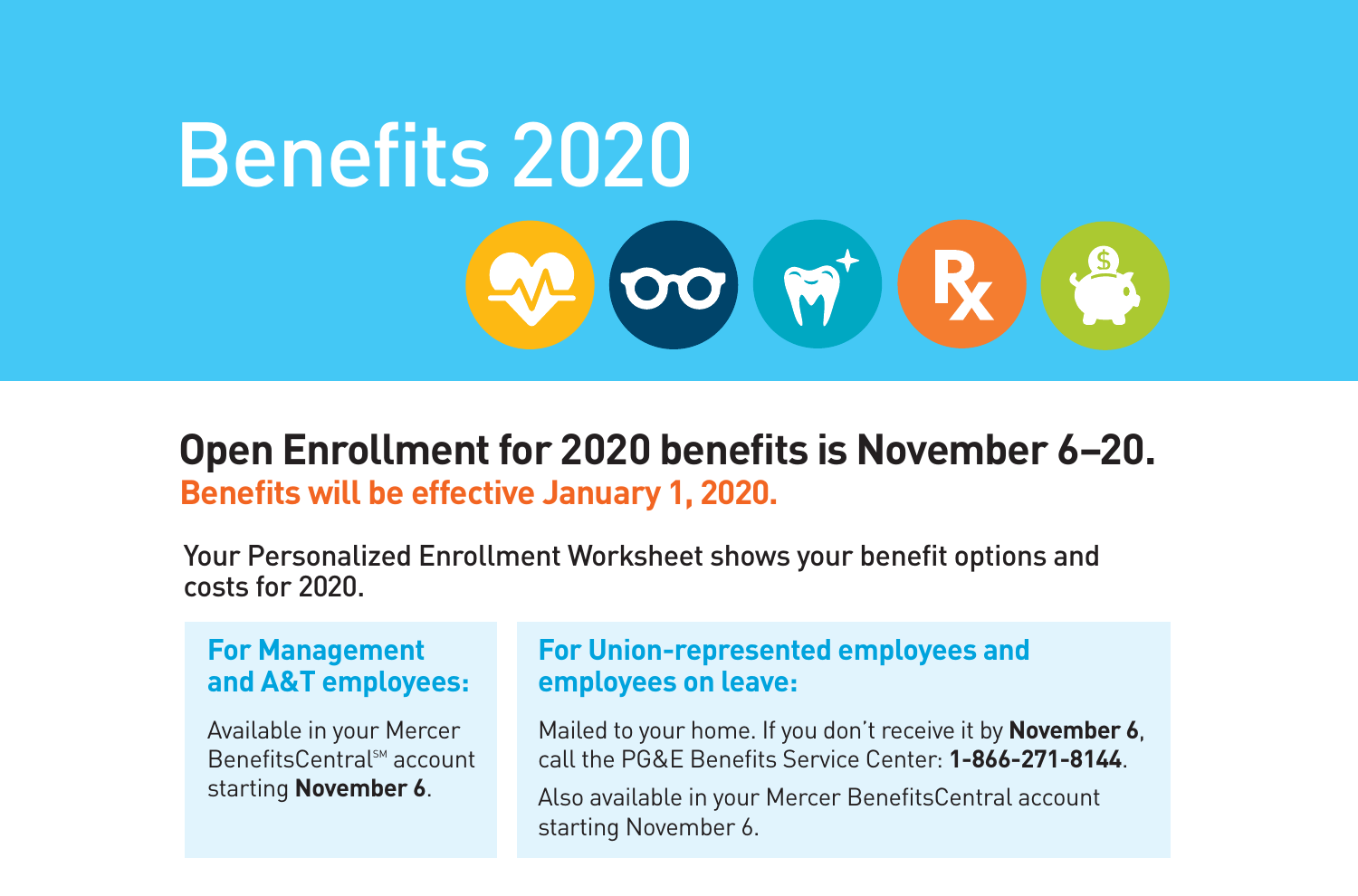# R (  $\bullet$  ) Benefits 2020: Welcome!

## **Open Enrollment for 2020 benefits is November 6–20.**

This is your opportunity to make changes to your benefits for 2020.

## Benefits you can elect

#### **You can elect or change these benefits during Open Enrollment:**

- Health: Medical, dental, vision
- Flexible Spending Accounts (FSAs): Health Care and/or Dependent Care
- For Management, Administrative & Technical (A&T), PG&E Corporation and ESC-represented employees: Planned Unpaid Vacation (PUV) days

#### **You can elect or change these benefits anytime:**

- Supplemental Life, Dependent Life and Voluntary Accidental Death & Dismemberment (AD&D) insurance
- Commuter Transit Program
- For Management and A&T employees in San Francisco, Emeryville, Oakland and Berkeley: Paid Sick Leave Designee
- Eligible California Utility employees can opt in or out of the Voluntary Plan anytime during the year through Mercer BenefitsCentral, with changes effective according to a special schedule (visit **mypgebenefits.com** for details about the Voluntary Plan); PG&E Corporation employees are automatically covered by California's State Disability Insurance and Paid Family Leave Plan

#### **Start here** Have questions about your benefits? **Need help enrolling?**

#### **CALL EMAIL** Call the PG&E Benefits Service Center at **1-866-271-8144** Monday–Friday, 7:30 a.m.–5 p.m. Pacific time Log in to your Mercer BenefitsCentral account and send a secure message to a service representative You'll get a reply within two business days Log in to your Mercer BenefitsCentral account and chat online with a service representative Monday–Friday, 7:30 a.m.–5 p.m. Pacific time **CHAT**

## Want details?

**This brochure and your Personalized Enrollment Worksheet (available in your Mercer BenefitsCentral account) have the information you'll need for Open Enrollment.** 

- **Mercer BenefitsCentral**—information will be available to you when you enroll.
- **mypgebenefits.com**—find information about your benefits and download Your Benefits Guide under Resources > Open Enrollment Guides.
- **spd.mypgebenefits.com**—review your Summary of Benefits Handbook for detailed information.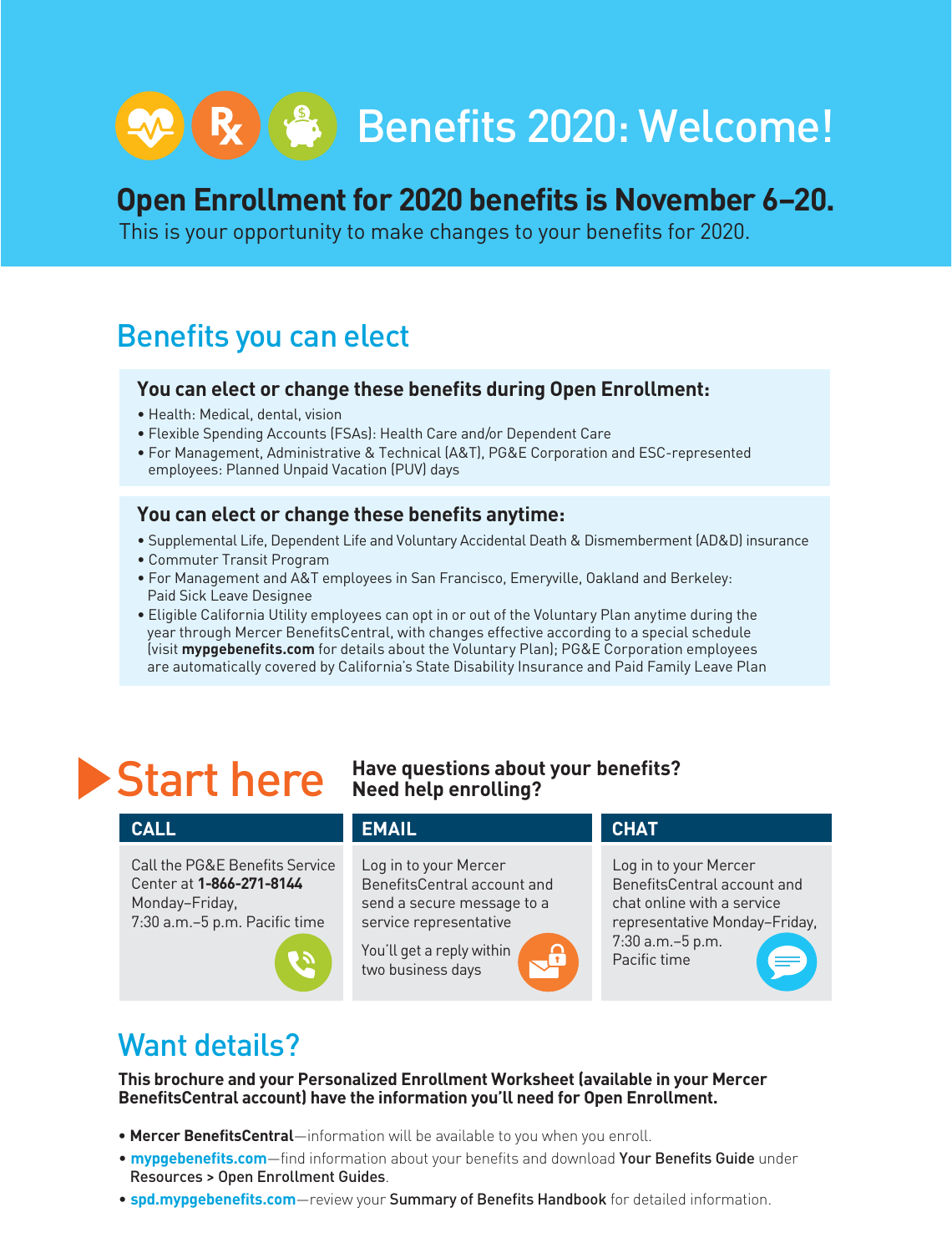# What's new?



## Higher limit for Health Care Flexible Spending Account contributions

You can elect to contribute up to **\$2,700** of your before-tax pay for eligible 2020 health expenses. The most you could contribute for 2019 was \$2,650.



## Expanded vision benefits

Starting January 1, 2020, all Costco locations will be in the VSP network, and the Costco frame allowance will be \$80 every 24 months. Only some Costco optometrists will be in-network. Check with your Costco location to find out if VSP optometrists are available. In addition, standard progressive lenses will be covered in full every 12 months when you use a VSP provider.



## Cost increase for telemedicine appointments

Starting January 1, 2020, the cost of a telemedicine appointment through LiveHealth Online will be \$5.90 for Anthem Health Account Plan (HAP) members and \$59 for Kaiser HAP members. You can use your Health Account to pay for these visits. Register at **livehealthonline.com** or through the free LiveHealth Online app.



## New wellness partners

Earlier this year, PG&E teamed up with Quest Diagnostics and Virgin Pulse to bring easy-to-access wellness services to employees eligible for the Health Account Plan (HAP).

#### **Health screenings and tobacco tests: Quest Diagnostics**

Every January 1, PG&E credits your Health Account if you're enrolled in the HAP—plus, you can earn extra credits by taking a voluntary annual health screening and testing tobacco-free or completing the tobacco cessation program. Quest Diagnostics administers the health screenings and tobacco tests.

#### **New dates to earn 2020 credits**

You have from **October 15, 2019, through August 31, 2020**, to complete the health screening and tobacco test or tobacco cessation program to earn 2020 Health Account credits.

**October 15 through December 13, 2019: December 14, 2019, through August 31, 2020:**

Extra credits will be in your account January 1. Extra credits will be in your account three to six weeks later.

#### **New way to register for a health screening and flu shot**

Go to **my.questforhealth.com** to schedule your annual screening and flu shot. Flu shots are available only at onsite events.

- First, enter your registration key: **PG&E2020**
- Then, under **Confirm Your Eligibility**, enter your **LANID**.

After you register, you can schedule your screening:



You can get a fingerstick screening.

Don't see an onsite event near you? Email **wellness@ questdiagnostics.com** or call **1-866-271-8144**, **option 1** and then **option 3**.



You can get a traditional blood draw screening at a Quest Diagnostics PSC if you're unable to take your screening at an onsite event or doctor's office. After you log in, enter your ZIP code to find a location near you.



You can download a **Physician Results Form** at **my.questforhealth.com**. Print the form and take it to your doctor to complete and return to Quest Diagnostics.



### **Do you qualify for extra \$500 credit?**

If your base rate of pay is or less as of January 1, 2 PG&E will automatically an extra \$500 Health Acc credit for 2020. You don't **to do anything** to get this If you get a raise later in t year, you can keep the ex \$500 credit.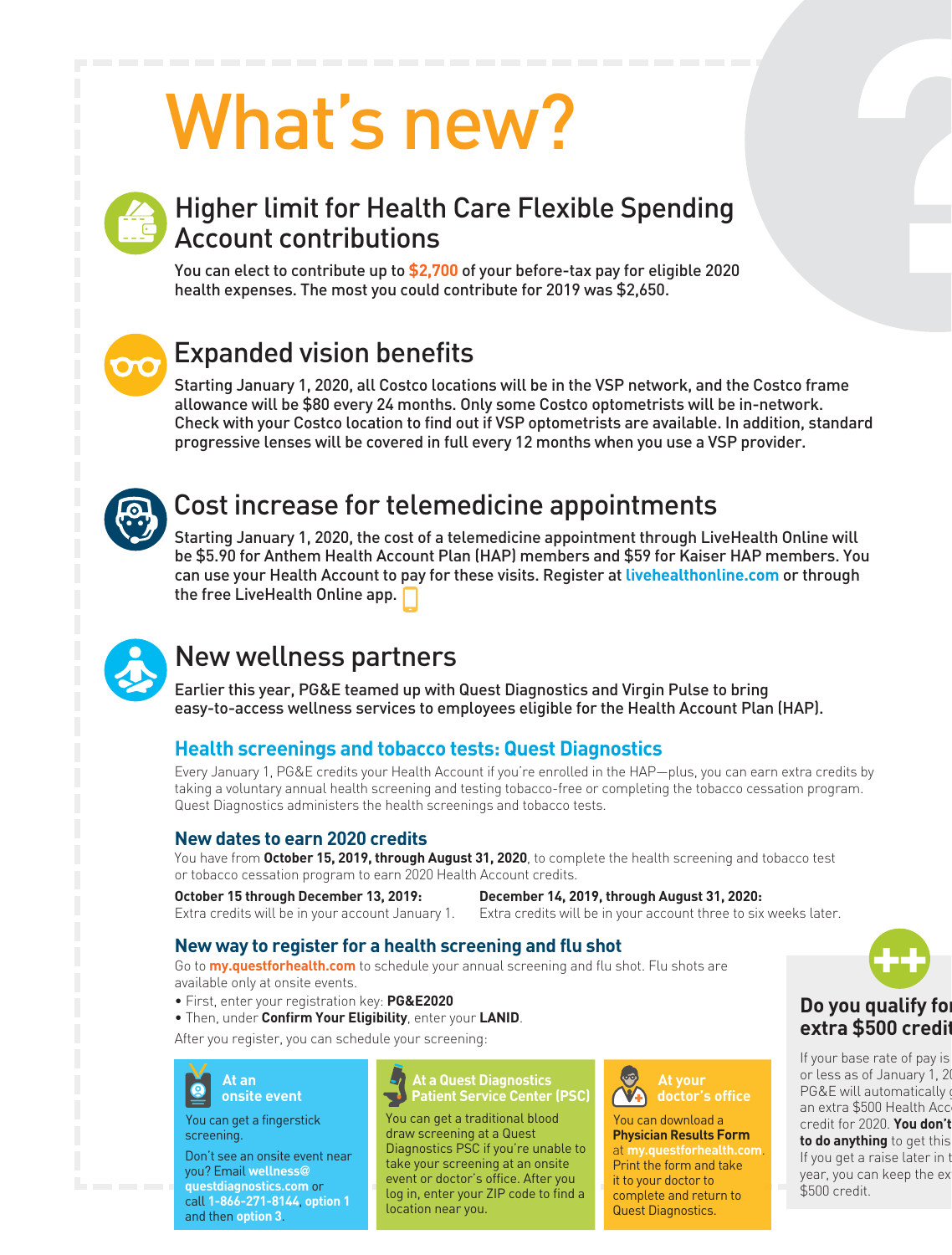#### **Health & Wellness portal, tobacco cessation program and health coaching: Virgin Pulse**

Virgin Pulse administers the Health & Wellness portal, tobacco cessation program and health coaching services. These services are available to employees eligible for the Health Account Plan (HAP).

To access these services, you'll first need to register with Virgin Pulse: **join.virginpulse.com/pgewellness**.

Virgin Pulse app

#### **Ready to schedule an appointment?**

After you register with Virgin Pulse, contact a health coach or tobacco cessation specialist to schedule your first appointment: **1-866-271-8144, option 1** and then **option 4**.



#### **Log in securely**

Each time you log in to the Health & Wellness portal, you'll need your username, password—and a temporary security code that will be sent to your email address or mobile phone number. This multi-factor authentication will help keep your information secure.

**Be sure your mobile phone number is up to date in your member profile.**

## What you need to do

#### **You'll need to make an election if you:**

Want to **enroll in** or **waive health coverage** for 2020\*

Want to **switch medical plans** or **add or drop dependents** from coverage

Want to **participate in**  the Health Care or Dependent Care Flexible Spending Account **(FSA)** for 2020



Are a Management, A&T, PG&E Corporation or ESC-represented employee, and you want to **elect Planned Unpaid Vacation (PUV) days** for 2020

\*If you waive medical coverage, you'll forfeit unused Health Account credits—but you'll have until March 31, 2020, to file Health Account claims and verify eligible expenses incurred while you were enrolled in the Health Account Plan (HAP).

## If you take no action

**Currently enrolled?** You and your currently enrolled eligible dependents will have the same coverage you have now:

| <b>Medical</b> | <b>Dental</b> | 'ision |  |
|----------------|---------------|--------|--|
|                |               |        |  |

You'll be responsible for making any required contributions as listed on your 2020 Personalized Enrollment Worksheet. 2020 rates are also available at **mypgebenefits.com**.

**Enrolled but want to waive coverage?** You'll need to elect that option during Open Enrollment.

**Not enrolled?** If you don't enroll, you'll have no coverage for 2020.

r an  $\cdot$ ?

If your base rate of pay is **\$28.58**   $220,$ give you ount need credit. :he tra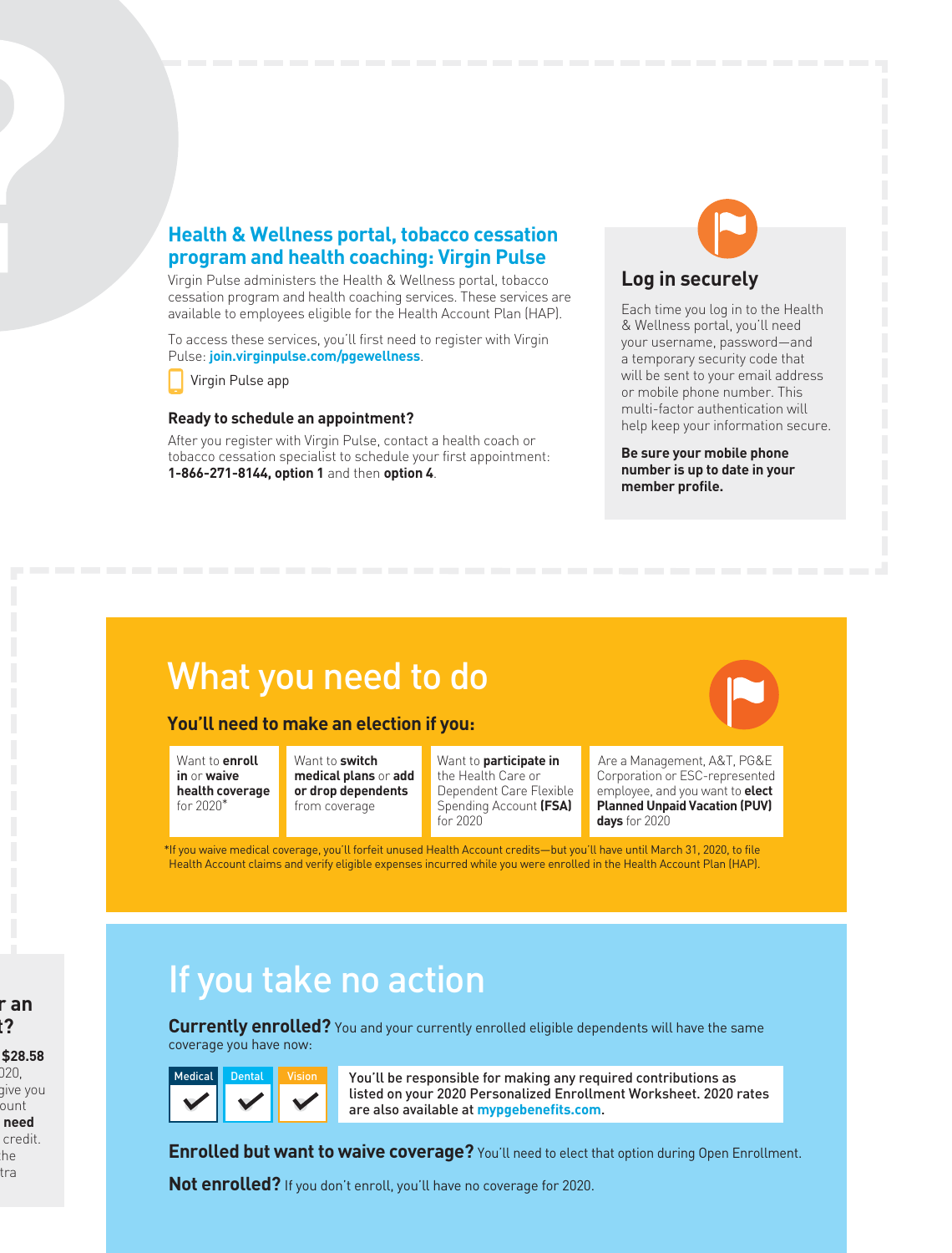## How to enroll

#### **You can enroll for 2020 benefits November 6–20.**

#### **Log in to your Mercer BenefitsCentral account:**

From *PG&E@Work for Me*:

Click **About Me > My Benefits > Mercer BenefitsCentral** and you'll be automatically logged in to your Mercer BenefitsCentral account.

From your computer or mobile device: Go to **mypgebenefits.com > Select Log in** under **Manage Your Benefits**.

**You have until 11:59 p.m. Pacific time on November 20 to enroll online.**

#### **OR**

#### **Call the PG&E Benefits Service Center:**

**1-866-271-8144** Monday–Friday, 7:30 a.m.–5 p.m. Pacific time



**You have until 5 p.m. Pacific time on November 20 to enroll by phone.**

**Log in securely:** Each time you log in to your Mercer BenefitsCentral account outside of *PG&E@Work for Me*, you'll need your user ID, password—and a temporary numeric code that will be sent to your email address or mobile phone number. This multi-factor authentication will help keep your information secure.

**Need help?** Call the PG&E Benefits Service Center: **1-866-271-8144**.

## Enrolling dependents

#### **As a PG&E employee, you have an opportunity to enroll your eligible dependents in PG&E-sponsored health coverage.**

You'll need to provide your dependent's name, birth date and Social Security number when you enroll. Generally, you can enroll dependents online or by phone.

**If you want to add or drop a Medicare-eligible dependent**, you need to call the PG&E Benefits Service Center. You can't do this online.

**Please check your Personalized Enrollment Worksheet to confirm the dependents you want to cover are listed as covered ("Y").** You'll see a Y, N or P by each dependent's name:



#### **If the dependent you want to cover is:**

**N** Not Covered

**P** Pending Verification

P Pending Verification Not listed on your worksheet

**You'll need to provide verification documents to the PG&E Benefits Service Center.**

#### **PROVIDING DEPENDENT VERIFICATION**

**If you're enrolling online**, the orange message box on the homepage will tell you that a dependent needs to be verified. Once you click the *Your Dependent(s) Information Requires Review* box, you'll be able to see:

• Which dependent needs verification • What documents you need to submit

You can upload, mail or fax the required documents.

**If you're enrolling by phone**, the PG&E Benefits Service Center representative will help you with the verification process. You'll still need to submit appropriate verification documentation.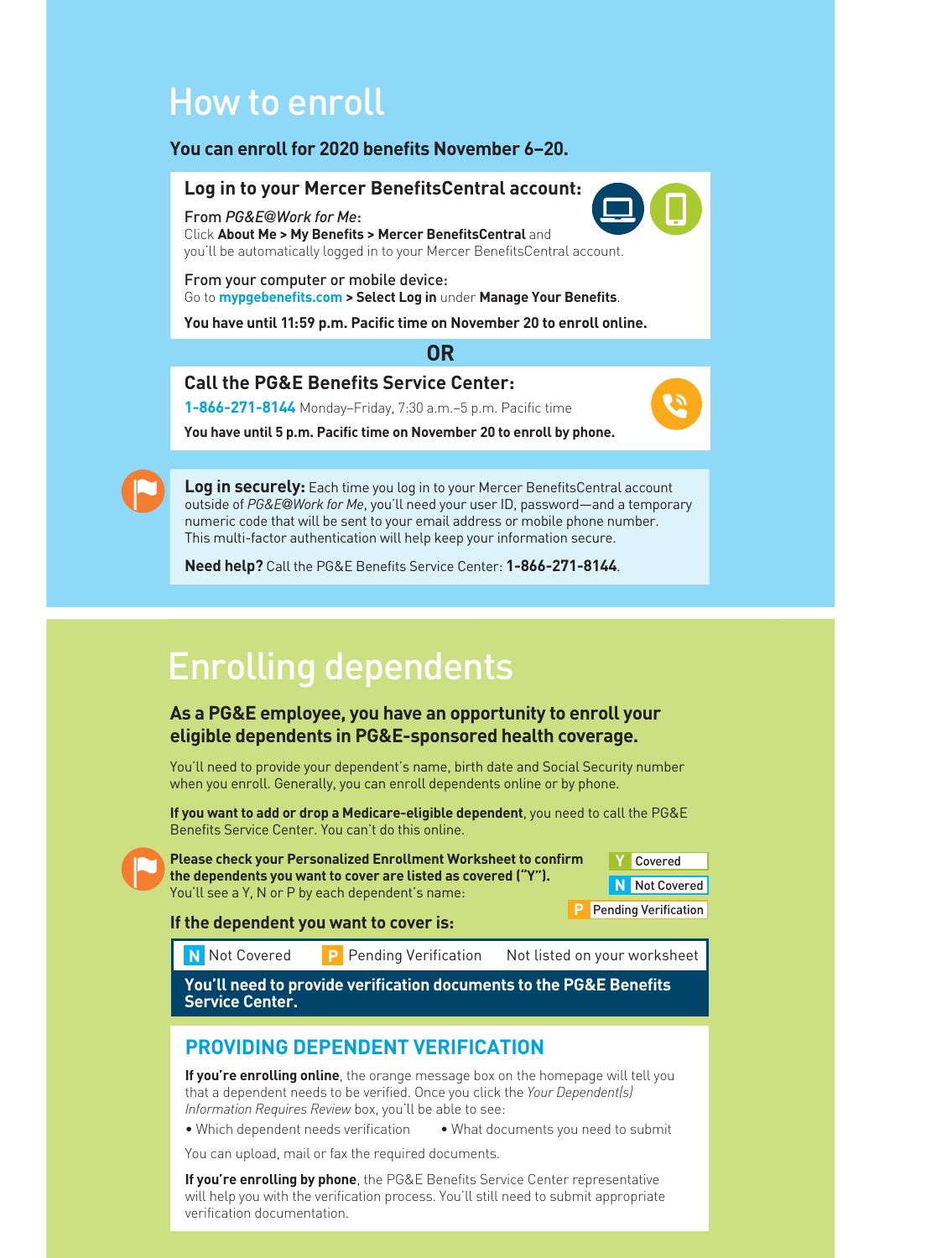## Reminders





**Health Care and Dependent Care Flexible Spending Accounts (FSAs):** 

Your 2019 FSA elections won't carry over to 2020. **You must enroll.**

**Planned Unpaid Vacation (PUV):** Your 2019 PUV days and your current PUV election won't carry over to 2020. **You must enroll.**

PUV days may be elected by Management, A&T, PG&E Corporation and ESC-represented employees. PUV days are not available for other employees.

**Don't lose your benefits: Confirm your beneficiaries today**

Have you had a change in life status? Did you get married or divorced? Have a baby or adopt a child? Be sure to elect or update your **pre-retirement pension**, **401(k)** and **Life and Accident insurance** beneficiaries.

**These are all separate elections.** Your beneficiary elections for one benefit won't carry over to another benefit.

**Did you know?** Any vested benefit you have under the PG&E Retirement Plan will be forfeited if:

- You die before you start taking your pension benefit, and
- You're single or in a domestic partnership, and
- You haven't elected your pre-retirement pension beneficiary.

Visit **mypgebenefits.com > Financial Health** to learn how to elect or update your beneficiaries today.



#### **Age13 cutoff for Dependent Care FSA:**

The Dependent Care FSA helps you pay for qualifying child and elder care expenses while you work. The IRS generally limits use of the account for children under age 13—but you can also use the account for older children and adults who are physically or mentally incapable of self-care.



## Check your confirmation statement

**In early December, you'll get a confirmation statement showing the benefits you'll have for 2020.**

**You'll get a paper confirmation statement if you:**

- Enroll over the phone
- Enroll online and you don't have an email address on file with the PG&E Benefits Service Center
- Do nothing—make no changes and simply default to the same health coverage for 2020

#### **You'll get an online confirmation statement if you:**

• Enroll online and have an email address on file with the PG&E Benefits Service Center

The PG&E Benefits Service Center will send you an email in early December notifying you when your confirmation statement is ready to print. You'll need to log in to your Mercer BenefitsCentral account if you want to print it.

**IMPORTANT:** You have until **December 31, 2019**, to call the PG&E Benefits Service Center to correct any errors for 2020. No changes will be accepted after that.

#### **We do not discriminate.**

Pacific Gas and Electric Company does not discriminate on the basis of race, color, national origin, sex, age, or disability in its health programs and activities.

Spanish ATENCIÓN: si habla español, tiene a su disposición servicios gratuitos de asistencia lingüística. Llame al 1-866-271-8144 (TTY: 1-800-424-0253).

Chinese 注意:如果您使用繁體中文,您可以免費獲得語言援助服務。請致電 1-866-271-8144 (TTY: 1-800-424-0253)。